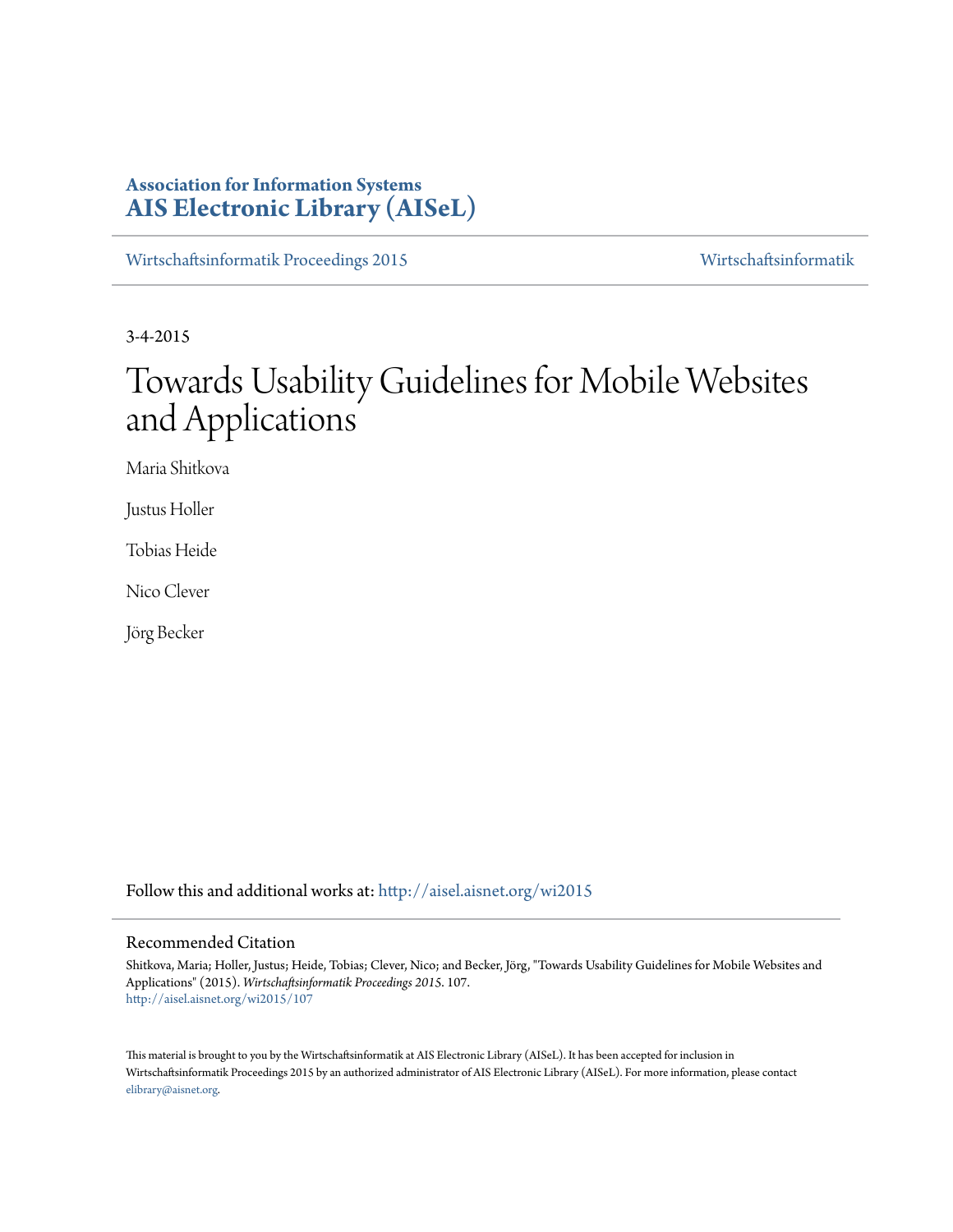# **Towards Usability Guidelines for Mobile Websites and Applications**

Maria Shitkova<sup>1</sup>, Justus Holler<sup>1</sup>, Tobias Heide<sup>1</sup>, Nico Clever<sup>1</sup>, and Jörg Becker<sup>1</sup>

<sup>1</sup> University of Muenster - ERCIS, Muenster, Germany {firstname.lastname}@ercis.uni-muenster.de

**Abstract.** The market for mobile devices is growing rapidly nowadays. Constant technological improvements provide great opportunities for the creation of mobile applications. For the success of a mobile application or website, one of the main concerns, besides security issues, is usability. Poor usability decreases user productivity and consequently causes loss of users. In order to avoid these problems, usability aspects have to be considered already during the design phase of the application, e.g. by following predefined usability guidelines. Although usability guidelines for web development are already in place since the 1990s, structured and evaluated usability guidelines for mobile applications can rarely be found in scientific literature. Thus, in this paper we introduce a catalogue of usability guidelines for mobile applications and websites, and subsequently demonstrate their usage by applying them in two case studies: the development of a mobile application and a mobile website.

**Keywords:** Usability, usability guidelines, mobile applications, mobile websites

### **1 Introduction**

The market for mobile devices is growing rapidly nowadays. Gartner research reported that "In 2009, smartphone sales reached 172.4 million units, a 23.8% increase from 2008" [1]. Nielsen names 2010 "the year of mobile" [2]. Smartphones as a combination of a handheld computer and a mobile phone [3] became available to a broad group of people and the ground was set for the development of mobile applications and mobile websites [4]. Constant improvements of mobile devices, such as increased computing power, enhanced functionality, and larger screen size with higher resolution, provide even more opportunities for the creation of mobile applications [5].

One of the main concerns in mobile applications, next to security issues, is usability [6], which can be defined as "the degree to which specified users can achieve specified goals in a particular environment, with effectiveness, efficiency and satisfaction" [7]. Nielsen states that "usability is a necessary condition for survival on the web" [8]. Insufficient usability of e-commerce applications means inevitable loss of customers and, in case of intranet applications, the loss in employees' productivity and thus increased costs for the enterprise. The importance of usability of mobile applications is constantly growing: "Last year [2010], it might have been cool simply to have an app. Now, that

<sup>12&</sup>lt;sup>th</sup> International Conference on Wirtschaftsinformatik,

March 4-6 2015, Osnabrück, Germany

Shitkova, M.; Holler, J.; Heide, T.; Clever, N.; Becker, J. (2015): Towards Usability Guidelines for Mobile Websites and Applications, in: Thomas. O.; Teuteberg, F. (Hrsg.): Proceedings der 12. Internationalen Tagung Wirtschaftsinformatik (WI 2015), Osnabrück, S. 1603-1617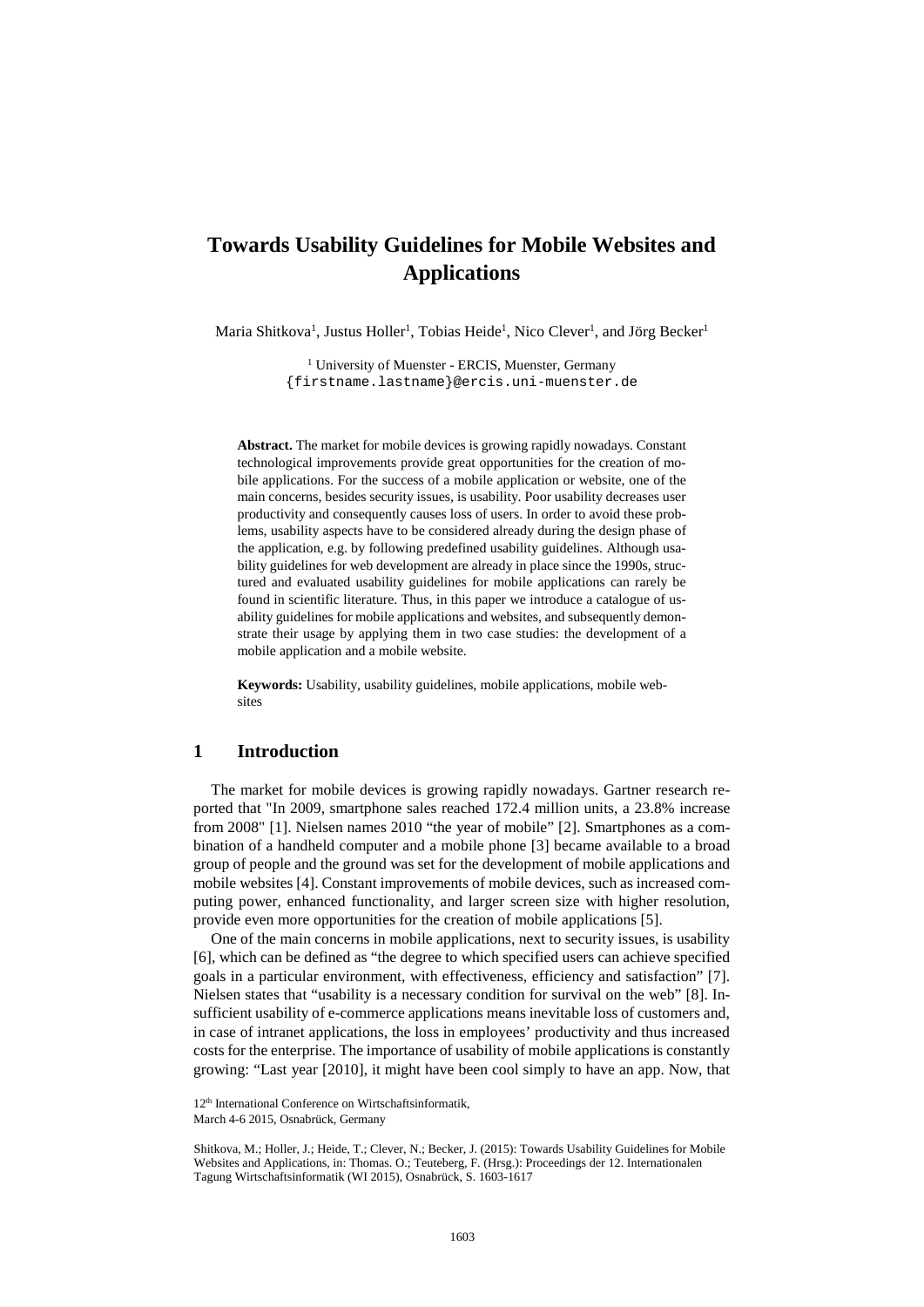app better be good." [2]. The current best practice is to spend about 10% of the budget on ensuring usability when developing a product [8]. Usability engineering methods have to be applied not only in the testing phase, but in the whole development process. Usability guidelines, which can be defined as "any statement ensuring some adequacy of a particular user interface […] with respect to a particular context of use where a given user population has to fulfil interactive tasks with a given system" [9], are one of the techniques for keeping usability knowledge, which is vital for producing useful and usable software [10]. Applying usability guidelines can reduce time and effort needed for performing the iterative "implement-evaluate-improve" development steps by assuring that certain classes of errors are avoided already during the design [10].

In the development of applications for mobile devices a number of issues have to be taken into account, such as small screen size, limited processing power, data entry methods, connectivity, etc. [11]. Due to these properties and complexity of developing a mobile application, the usability guidelines and evaluation methods for mobile applications have to be studied specifically [11]. However, still no clearly formulated and properly evaluated usability guidelines can be found in the scientific literature. Thus, in this paper we address this problem by answering the following research questions:

- *RQ 1: Which usability guidelines should be considered to develop a usable mobile website or application?*
- *RQ 2: To which extent are these guidelines applicable to a real world development process of mobile websites and applications?*

The remainder of this paper is structured as follows. In the next section, related work in the field of usability guidelines is presented. In section 3, the research approach is explained, followed by a literature review on usability experiments in section 4, which results in a catalogue of mobile usability guidelines. The compiled guidelines are then utilized in two demonstration scenarios, a mobile application for a process modelling tool and a mobile website for research portals, as presented in section 5. The evaluation of the suggested guidelines is described in section 6. The paper concludes with a discussion of findings and limitations of our research, as well as an outline of the future steps.

#### **2 Related Work**

The first guidelines for user interfaces (UI) of desktop applications appeared in the beginning of the 1980s and the first web-specific guidelines were formulated in the 1990s [12]. Usability guidelines together with design principles and conventions provide the foundation for a good interface design [13]. The difference in these three information structures is in the provided level of detail. Principles are the most general goals, which guide the design decision, whereas conventions are specific design decisions that are chosen for a particular organization, e.g. a convention may include certain terms or icons to be used [13]. Guidelines occupy the middle layer of this hierarchy, they are based on principles, but are specified to reflect the needs of a particular design domain [13].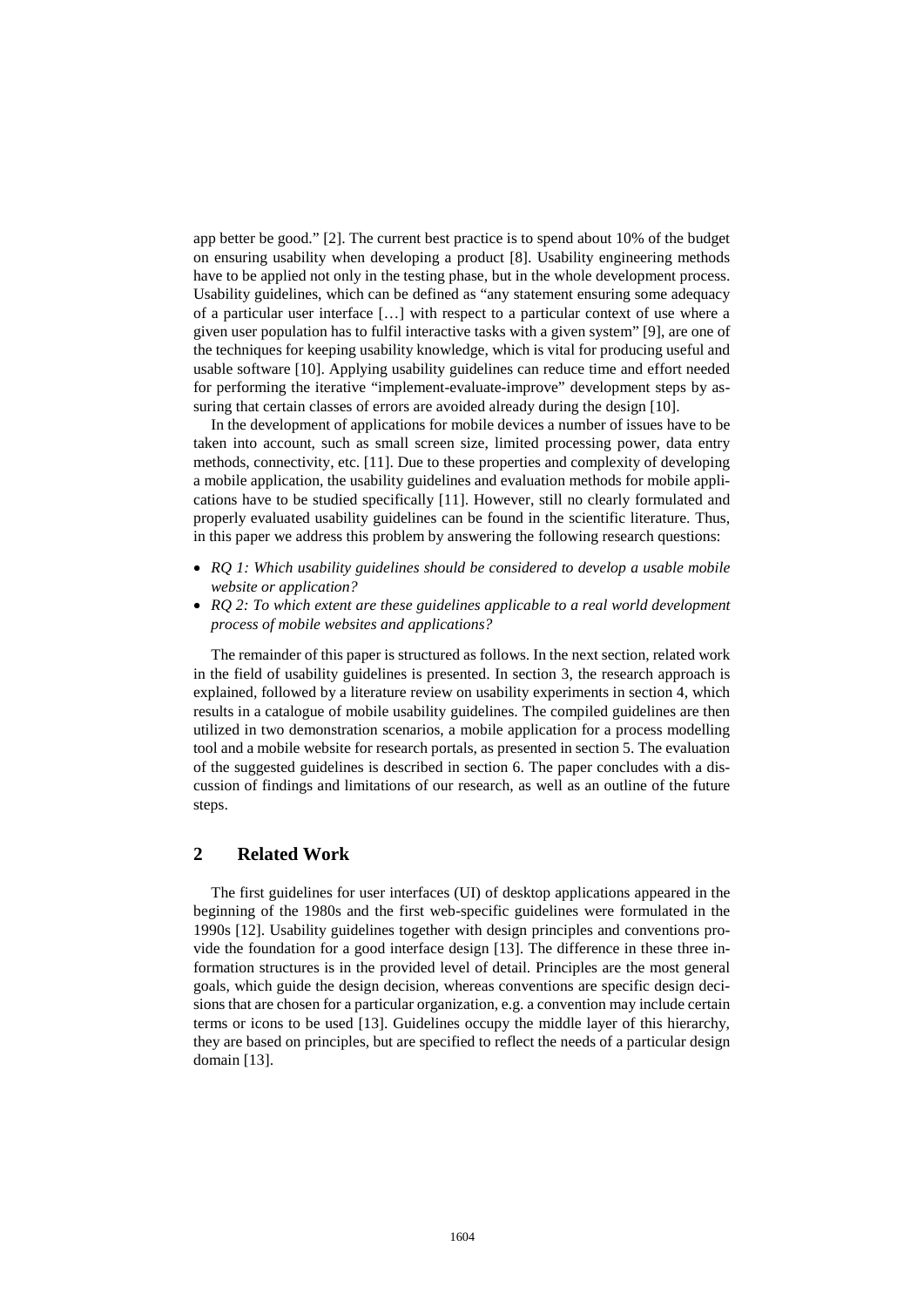Since the beginning of the 1990s, there has been done much successful work on establishing usability guidelines for websites. For instance, the Usability.gov group has created a database of web usability guidelines [14], evaluated by experts from public and private sectors, as well as the academic community. Each guideline has a relative importance rating, strength of evidence rating and a list of supporting references. The Nielsen Norman Group [15], which is active in evidence-based user experience research, training and consulting, published a report with guidelines for web design [16].

Structured and evaluated guidelines for developing mobile applications can hardly be found in the scientific literature [17]. One of the reasons is the relative novelty of the topic. A usability model for evaluating mobile applications was introduced in [18], however, no specific guidelines were formulated. Several usability guidelines for the development of a mobile app for cultural heritage promotion were presented in [19], but neither the origin of the guidelines, nor their evaluation were specified. In [17], design guidelines for mobile web applications were derived from experiments and interviews with several users of different mobile websites. The main limitations of the study were the narrow sample of participants and only qualitative scope of the experiment and the interview results. In practice, there are more guidelines in form of books [20], reports [21], and websites [22] available. However, our study focusses on guidelines from peer-reviewed scientific literature which were mostly evaluated in controlled experiments.

## **3 Research Method**

To address the research questions specified in the introduction, the Design Science Research Methodology (DSRM), introduced in [23, 24], is applied as research method. The methodology presents a procedure for creating artefacts, which may be any object designed to solve an understood research problem [23]. In our case, the catalogue of usability guidelines for mobile applications and websites is seen as the target artefact.

The methodology consists of six steps: problem identification and motivation, definition of the objectives for a solution, design and development, demonstration, evaluation and communication of the research results [23]. In Fig. 1, the steps of the DSRM methodology are presented alongside with the section of the paper, in which the research step is addressed.



**Fig. 1**. Research method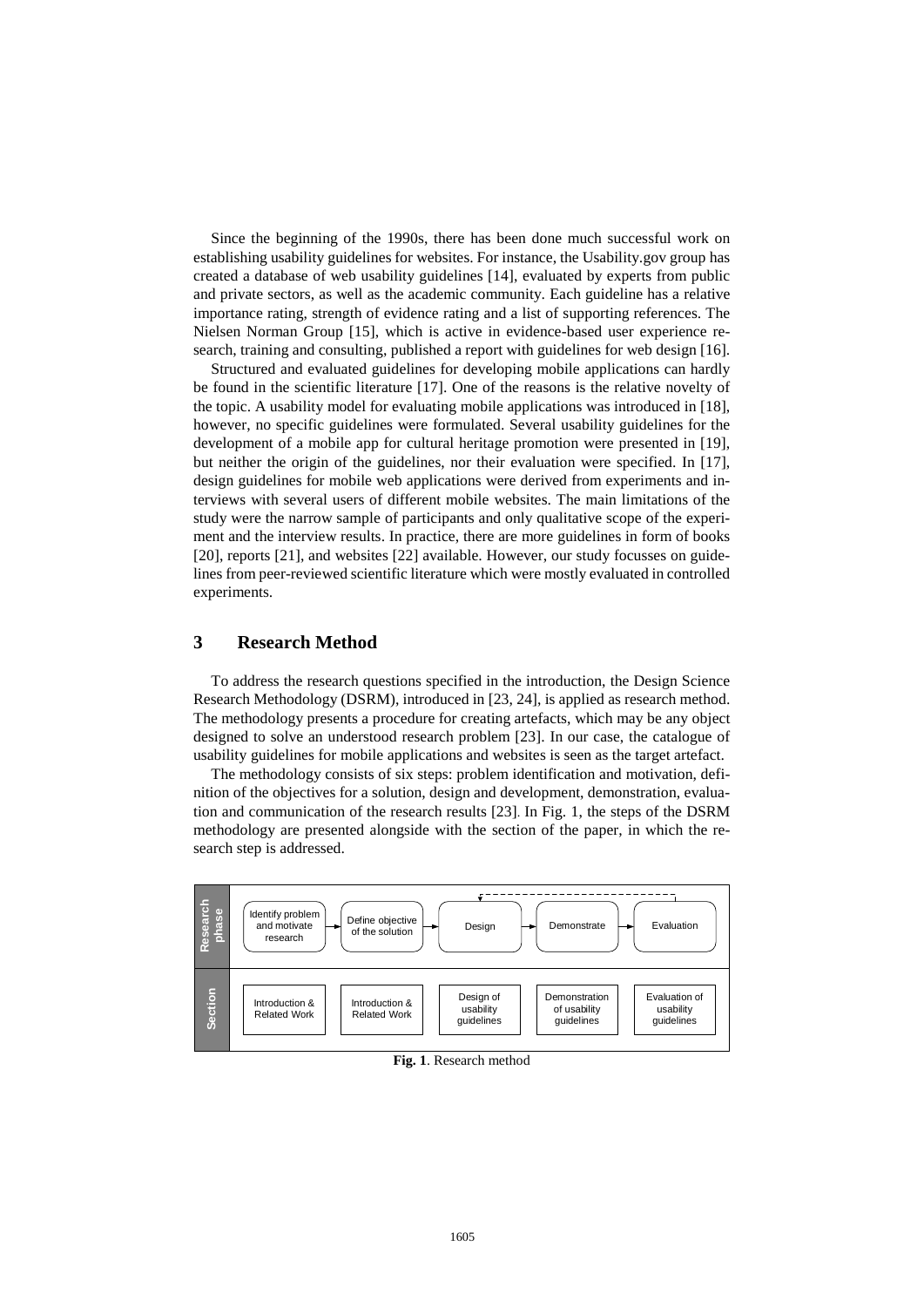The first step of the problem identification and justification is addressed in the introduction and related work sections of this paper. By performing a literature review and direct observation of the problem, the need for the development of a catalogue of usability guidelines for mobile applications is identified. The objectives of the solution are phrased in the research questions, as presented in the introduction. The third phase of the design of usability guidelines is addressed in the fourth section of the paper. We perform a systematic literature review in order to identify usability guidelines and recommendations based on the results of usability experiments with mobile applications and mobile websites.

The step of demonstration is performed by applying the guidelines within two applications scenarios: the development of a mobile application for a process modelling tool and a mobile website for a research portal. In both cases, the user-centered design approach is applied as proposed by [25]. This approach presupposes the integration of usability engineering methods already at early stages of the development process. Thus, during the design phase of both prototypes, a subset of relevant usability guidelines is identified and subsequently implemented.

Evaluation of the usability guidelines catalogue is performed by assessing general applicability and usefulness of the guidelines, as presented in the chapter six. The last communication step of the DSRM methodology is achieved by this publication.

#### **4 Design of Usability Guidelines**

The goal of the design phase is to identify existing usability guidelines for mobile applications. For this purpose, we conduct a literature review focusing on the results of empirical usability experiments dealing with mobile applications and mobile websites. The resulting guidelines catalogue is presented in Table 1 and is used in the implementation (see section 5: ["Demonstration of Usability Guidelines"](#page-6-0)).

The literature review is structured according to the framework by vom Brocke et al. [26], which is based on the guidelines for literature reviews of Webster & Watson [27]. The approach consists of the following steps: definition of the review scope (1), conceptualization of the topic (2), literature search (3), literature analysis and synthesis (4), and deriving a research agenda (5).

The scope of the review (1) is specified by defining the purpose, subject, period covered, and degree of coverage. The scope of our research is to *identify empirical and scientifically documented usability experiments on mobile applications and mobile websites with the aim to uncover usability guidelines for mobile websites and applications*. The covered period is ten years from 2003 to 2013 and the scope is further described using Cooper's taxonomy of literature reviews [70]:

- Focus: Research outcomes
- Goal: Integration
- Organization: Conceptual
- Perspective: Neutral representation
- Audience: Researchers, mobile web/app developers, usability specialists
- Coverage: Exhaustive with selective citation.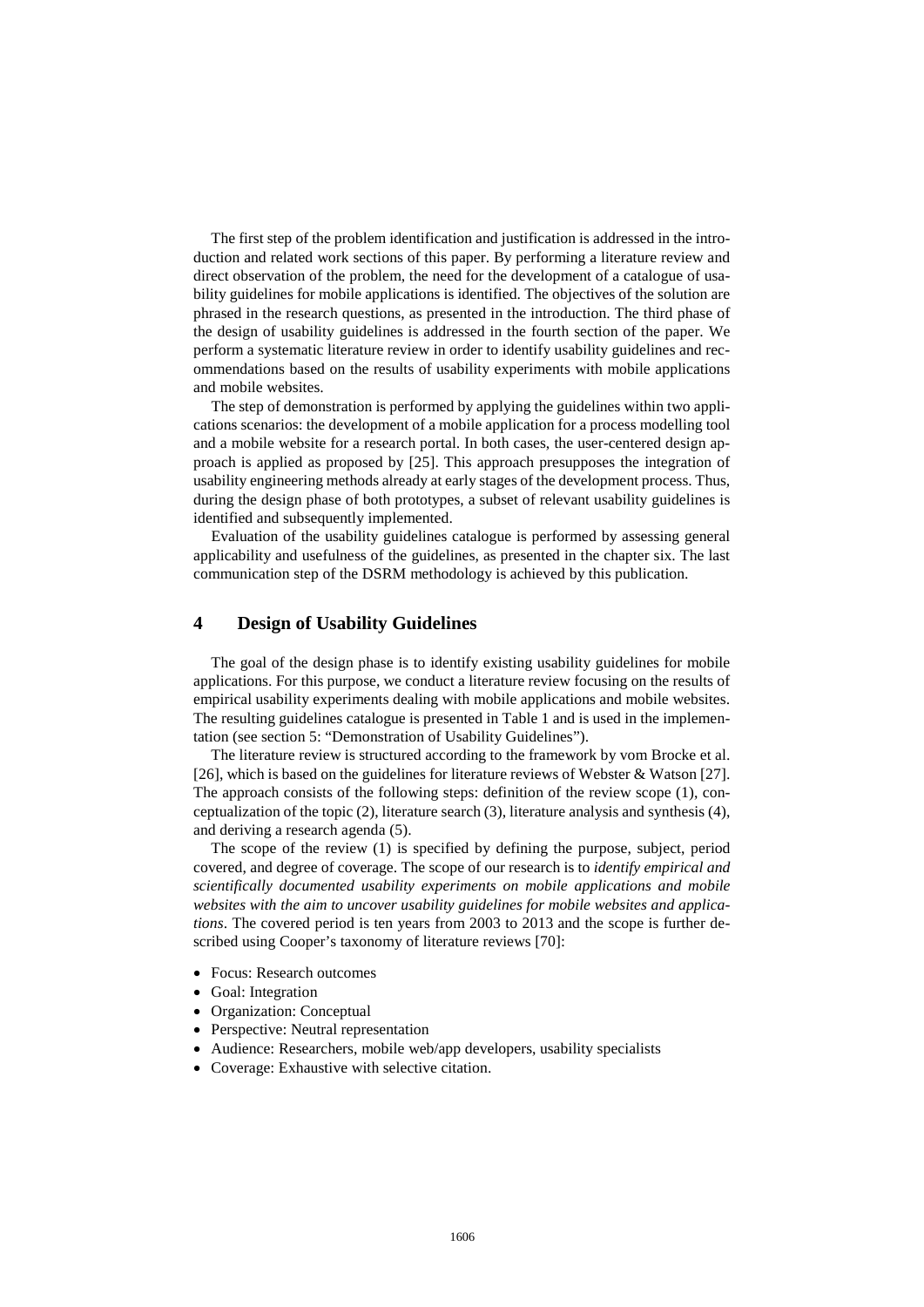**Table 1.** Usability guidelines for mobile websites and applications

| Layout:                                                                                           |
|---------------------------------------------------------------------------------------------------|
|                                                                                                   |
| (G1) Place content in the central part of the screen [28]                                         |
| (G2) Avoid horizontal scrolling [29, 30]                                                          |
| (G3) Arrange content vertically, avoid using tabs [28]                                            |
| (G4) Locate login button on the top of the screen [31, 32]                                        |
| (G5) Make the search field visible and usable [33]                                                |
| (G6) Use clear linear structure and avoid table structure of input fields [34]                    |
| $(G7)$ Use no more than three buttons in a dialogue [35, 36]                                      |
| (G8) Position buttons in the middle or at the end of the dialogue [35, 36]                        |
| (G9) Position buttons on the right side of the screen [36]                                        |
| <b>Navigation:</b>                                                                                |
| (G10) Make navigation menus as easy and as simple as possible [37]                                |
| (G11) Use one level navigation menus [38, 39]                                                     |
| (G12) Avoid many options [29] (max. 4-8 items) and scrolling in the navigation menu [30, 40]      |
| (G13) Make important pages reachable from the start page [30]                                     |
| (G14) Provide a possibility to quickly navigate back to the start page [30]                       |
| (G15) Minimize the number of clicks needed to reach each page [30]                                |
| (G16) Use breadcrumbs to show current location [41], quickly reach the start page [42, 43], and   |
| switch between pages [41]                                                                         |
| (G17) Open external links in a new window, keep the current window unchanged [44]                 |
| (G18) Structure menus by topics and usage scenarios to reduce search [45–47]                      |
| (G19) Make titles, links and navigation items unambiguous [29, 30, 37, 48, 49], self-explanatory  |
| [37], and descriptive [31, 50, 51].                                                               |
| Design:                                                                                           |
| $(G20)$ Keep design simple [52], consistent, uniform and clear [53, 54]                           |
| (G21) Use a uniform design for different representations of the same product (e.g. website and    |
|                                                                                                   |
| mobile app) [55]                                                                                  |
| (G22) Emphasize important information [56, 57]                                                    |
| (G23) Use easy identifiable [57-59] and visible [30, 33, 60] icons                                |
| (G24) Use button size between 7mm and 10mm [35, 61]                                               |
| <b>Content:</b>                                                                                   |
| (G25) Use similar content and functionality for mobile version as for the desktop version [57]    |
| (G26) Avoid long texts and use simple sentences [30]                                              |
| (G27) Do not show much information on the start page [31]                                         |
| (G28) Order content by its importance [30]                                                        |
| $(G29)$ Provide automatic suggestions within the application (e.g. search autocomplete) [62]      |
| (G30) Make user actions revertible to allow quick corrections [54, 63]                            |
| (G31) Integrate confirmation dialogues for change and edit actions [30]                           |
| (G32) Prevent data loss by reminding users of unsaved changes [64]                                |
| (G33) Save the current application state when the application is minimized and restore again when |
| the work is continued [30]                                                                        |
| (G34) Automatically correct typing errors [30]                                                    |
| (G35) Optimize interface to correct imprecise touch control [30]                                  |
| (G36) Implement haptic feedback on user actions [65, 66]                                          |
| (G37) Support common gestures to control apps [67]                                                |
| (G38) Optimize entering passcode on mobile devices [68]                                           |
| <b>Performance:</b>                                                                               |
| (G39) Minimize loading times [38]. Note: regular users are more tolerant to loading times than    |
| new users $[69]$                                                                                  |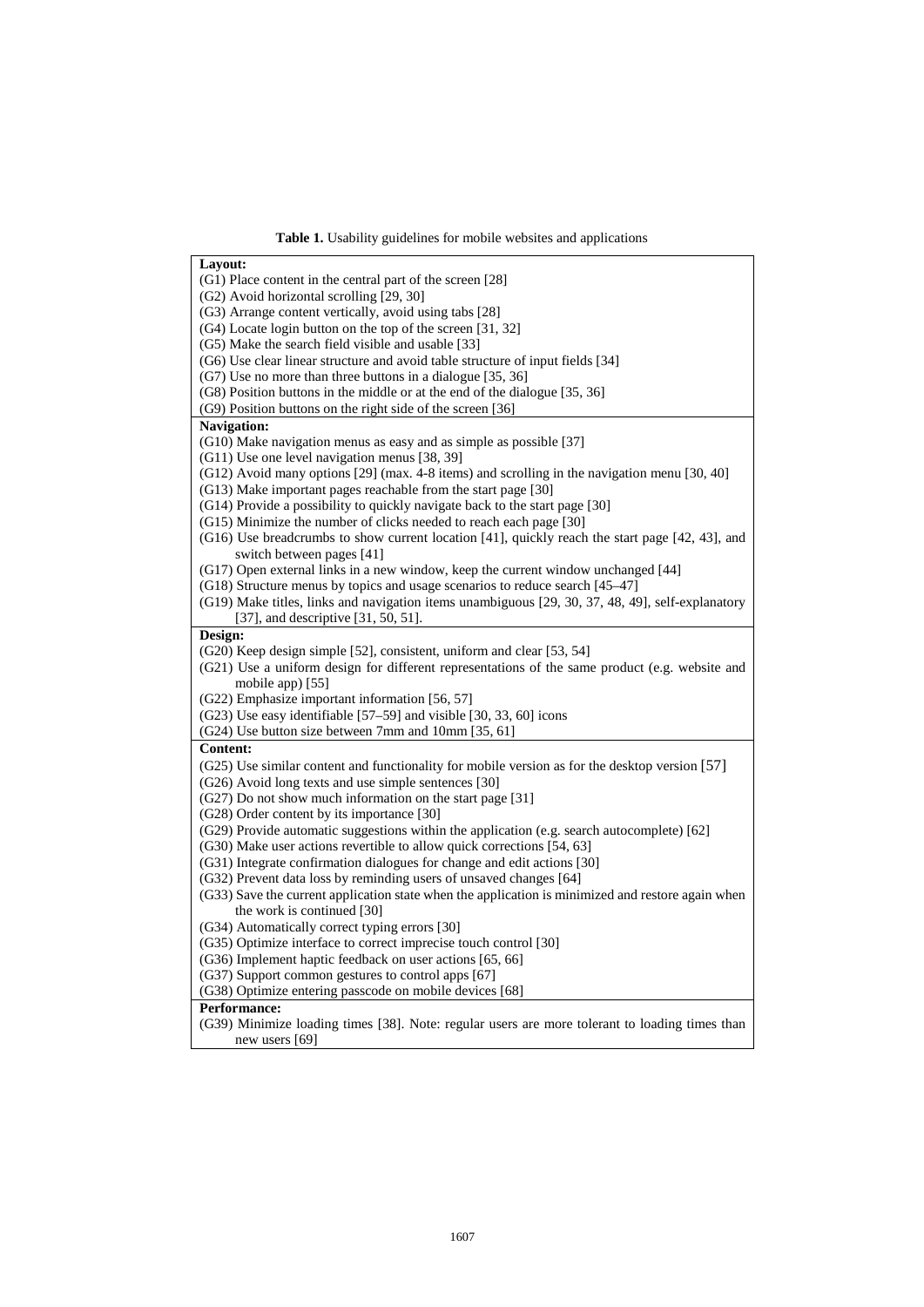Next, the topic is conceptualized (2) by identifying key sources as starting points for the literature search, which are the basis for setting up working definitions and search terms. The definitions for usability methods and experiments from Nielsen [71, 72] are used to conceptualize the topic of this paper.

The literature search (3) may start as soon as the preparation steps are finished. Based on the definitions and the scope presented above, the keywords are derived with the overall aim to find experiment results, targeting mobile websites and applications. Overall ten search strings are used which are the combinations of *usability experiment* on the one hand and *usability study* on the other hand with the terms *app, mobile, smartphone, web,* and *website*. Using the specified keywords, we perform the literature search in the following databases: IEEE, Springer Link, JSTOR, ACM, Science Direct, EBSCOhost, AIS, and Google Scholar. The search was restricted to the first 200 hits for each keyword combination per database. The initial database querying resulted in 12,934 papers. Filtering the found papers and journal articles for relevant entries was done in two phases. In the first phase, the results were reviewed by title and abstract and in the second phase by content. After reviewing title and abstract, 595 papers were identified. In this first phase, many papers could be rejected as they were either not about usability or not from the domain of information systems (e.g. medicine). In the detailed content analysis, the set was further narrowed down as only articles containing precise usability guidelines were regarded. This resulted in 127 papers which are documented in [73].

In the analysis and synthesis phase (4), the found literature is processed, e.g. using a concept matrix [74], and analysed regarding the aims of the review. Table 1 contains the identified and structured usability guidelines from the literature review. From the final set of 127 papers, some were omitted in the table, if the guidelines mentioned were too general or not suitable for applications in a mobile context.

The last step of setting up a research agenda (5) is omitted in this paper, as our intention is to come up with a suitable collection of usability guidelines and to further demonstrate their applicability. Nevertheless, we identified some aspects for future research (see section 7: ["Discussion"](#page-11-0)).

#### <span id="page-6-0"></span>**5 Demonstration of Usability Guidelines**

#### **5.1 Case 1: Mobile App for Process Modelling**

In the first demonstration case, the usability guidelines are put to effect in the development of a mobile version of a process modelling tool. To clarify the functional range of the application, the group of potential users as well as the key usage scenarios were identified in the first design step. The potential users in this case are a consultancy company's employees and their clients using the mobile app in business process modeling (BPM) projects. Two consultants with six to seven years of BPM experience actively participated in the development project and were accompanied by three academics with three to four years of BPM and usability research experience. During this six months long project, a team of five developers collaborated with the consultants and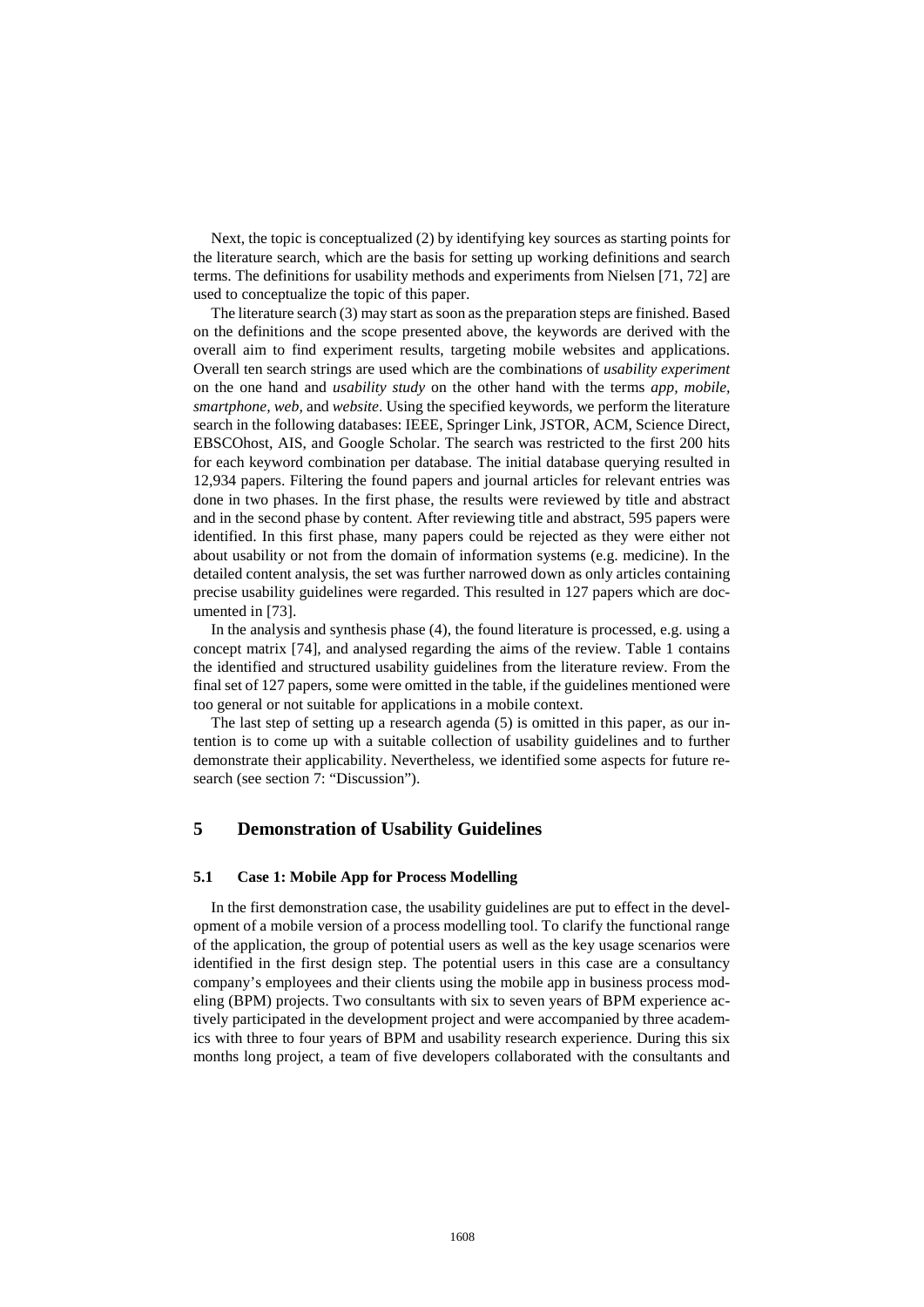the academics. The joint goal was to design a mobile version of a process modelling application, which should facilitate the usage and adoption of BPM by department workers. Due to the small screen size of mobile devices and the inherent difficulty of adjusting process models, no benefits in extensive modelling functionality are seen. Hence, the main usage scenarios for the mobile version were defined as access to administrative functionality, display of model content, and a simple functionality for the creation and modification of the model content.



**Fig. 2.** Mobile process modelling application

For the development of the mobile version of the process modelling tool, a hybrid approach between a native application and a mobile website was chosen. It combines the advantages of native applications and mobile websites – simple updates, maintenance and utilization of device-specific functions like pull-to-refresh or breadcrumbs.

In the beginning of the development phase, a paper-based prototyping of the hybrid process modelling app was carried out in a design workshop together with the developers, the two consultants and the three academics. Low-fidelity prototypes were created to clarify the requirements and to draft functional and graphical design. Here, especially guideline G21 was followed to ensure the same look and feel for the desktop and mobile versions of the tool. During the whole design and development process, which was carried out in close communication and regular meetings between the developers, academics and the consultants, the previously proposed usability guidelines were considered, discussed and – where applicable – implemented. The evaluation of the usefulness of the guidelines is provided in the next section. In Fig. 2, certain aspects of the resulting mobile process modelling application, which are linked to usability guidelines, are shown as follows (left to right): login page with optimized passcode input (G38), breadcrumb navigation through hierarchical process models (G16), and display/edit mode of process models.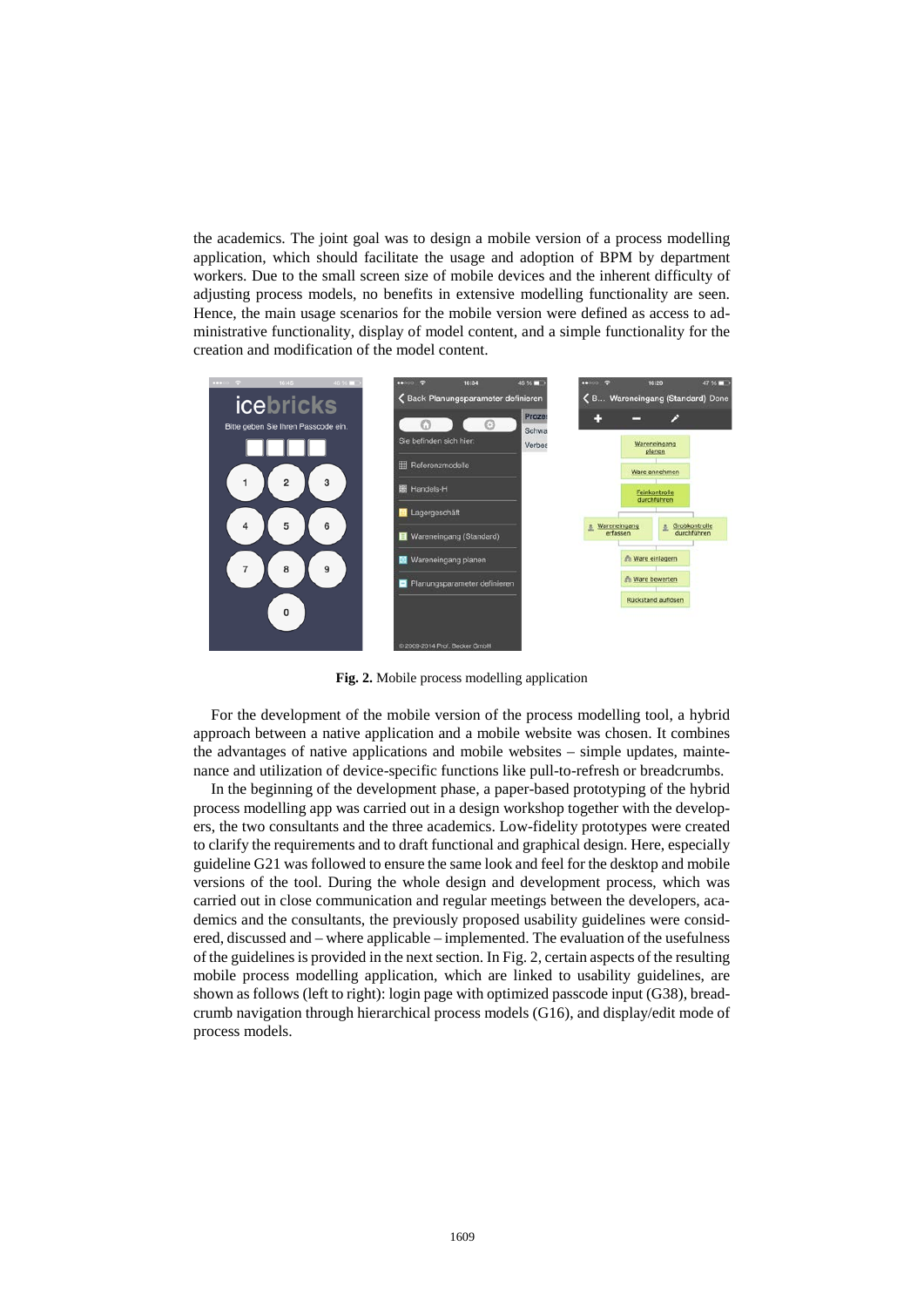#### **5.2 Case 2: Mobile Website for Research Portals**

In the second use case, the identified usability guidelines are applied during a six months development of a mobile website for research portals. During that time, four software developers had weekly meetings with a research portal architect (four years of experience) and three power users (each two to four years of user experience). Research portals are "topic related […] websites, designed to […] specifically structure research information which […] already exists elsewhere. Main goals of research portals [are] the encouragement of collaboration in the community and […] the dissemination of research results" [75]. Research portals may be of a general nature, e.g. ResearchGate [76], with a regional focus, e.g. research portal Saxony-Anhalt [77], or topic-centric, e.g. research portal Product-Service-Systems [78]. Research portals collect information on research results, research projects, publications, people and organizations.



**Fig. 3.** Mobile website for research portal; a) start page, b) user menu, c) content filtering

The decision in favor of a mobile website is made because a desktop website for research portals already exists and only has to be adjusted to be used on a mobile device. Furthermore, the research portal does not use any specific functionality of the mobile device and, therefore, does not need to be specific for any mobile operating system. Developing a device-independent mobile website saves on resources and speeds up the development. The existing website is modified to fit usability guidelines regarding the content and functionality. The design guidelines were addressed using responsive CSSdesign.

For the design of the mobile website and the selection of applicable usability guidelines, the desired focus and functionality of the mobile website needs to be considered. While the desktop website is used as a tool for creating, maintaining and viewing research data, the focus of the mobile website is mainly to conveniently display the content. Adding and modifying research information on mobile devices is too complex. Therefore, the most usability guidelines dealing with the layout, navigation, design and content presentation are implemented, and content changing optimizations (G30-G34)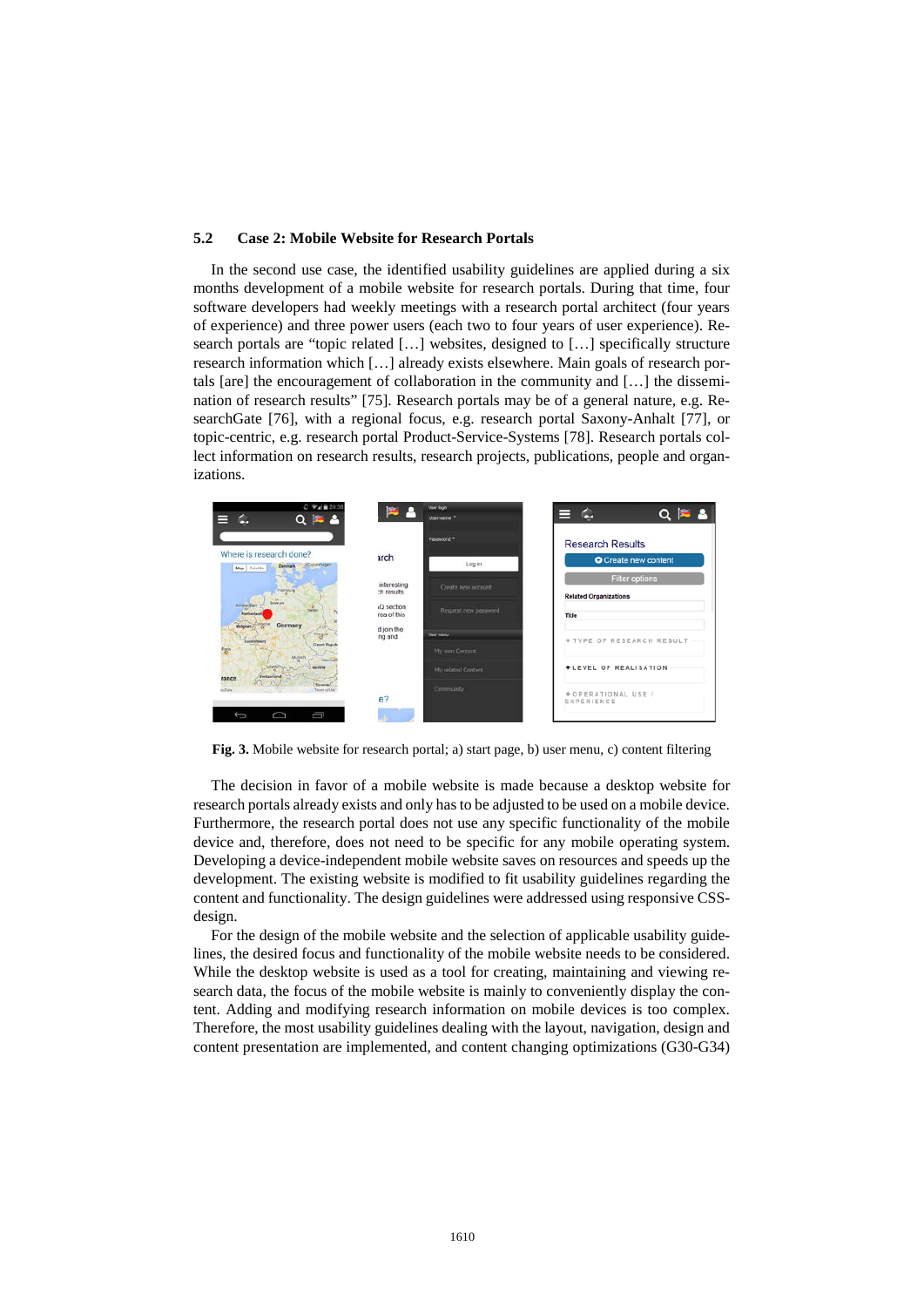are omitted for the mobile research portal website. Furthermore, some guidelines are found to not being applicable for mobile websites (e.g. G36-G38).

Some examples for mobile optimizations are the header (G4, G23-34) with integrated search field (G5; see Fig. 3a), the fading-in menu and user menu (G10-14, G18; see Fig. 3b), and the general optimization of the page layout for mobile devices (see Fig. 3c) with a vertical structure (G2-3), linear inputs (G6) and clean layout (G20-21).

#### **6 Evaluation of Usability Guidelines**

The evaluation of the guidelines is performed in two phases. First, the guidelines are evaluated for their general applicability by checking if the guideline can be used to improve the usability of the prototypes, presented in the previous section. Second, the usefulness of the applied guidelines is evaluated by testing the prototypes with the respective stakeholders.

In both case studies, only a subset of the proposed guidelines is chosen for implementation, as guidelines are not fixed rules [14] and always have to be adapted to the specific application domain. However, by demonstrating the guidelines in two scenarios with different domains (process modelling tool and research portals) and technologies (mobile hybrid application and mobile website), most guidelines are applied at least once and it is possible to draw a conclusion about the general applicability of each guideline. The results of the evaluation (Table 2) show that 26 out of 39 guidelines are applicable in both cases, and 12 guidelines only in one case. The layout guideline G9 is not applied at all and has to be further explored in the future research.

In the first demonstration case, the two layout guidelines G4 and G5 are not applicable, because login is required right upon the execution of the application (G4) and the search functionality is not provided (G5). The design guidelines G22 and G28 are not applicable for a process modelling tool because of the absence of textual content. Guideline G34 is applied partially by correcting the typos with standard smartphone keyboard autocorrect functionality. The guidelines G29, G30 and G36 are not addressed in the prototype because of limited implementation time, but will be implemented in the next versions.

In the second demonstration case, not all navigation guidelines are fulfilled, because of their contradicting nature. There needs to be a trade-off between the depth of menus, direct accessibility of all functionality and the number of menu options (G12). The breadcrumbs functionality (G16) is not necessary for the current case. Content guidelines G30-G34 are not applicable because the focus of the mobile website is put on display and not creation of the content. G36 and G38 were not possible to implement for mobile websites. Similarly to the first demonstration case, content guideline G29 is planned to be implemented in the next version and the guideline G34 is only partially implemented as in the first case.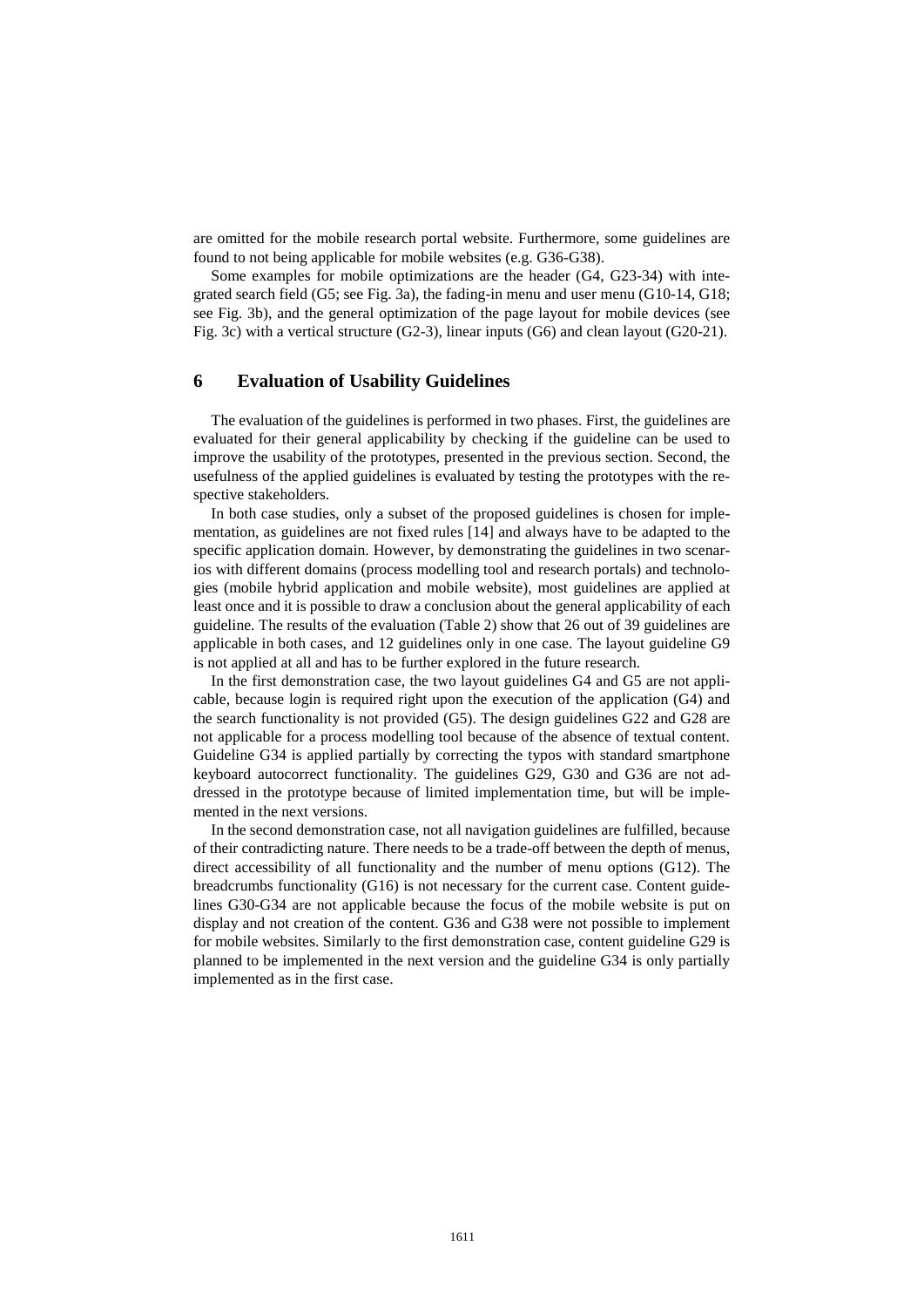| Layout                                                                              | G1              | G <sub>2</sub>  | G <sub>3</sub> | G <sub>4</sub>  | G5              | G6  | G7         | G8              | G9         |     |
|-------------------------------------------------------------------------------------|-----------------|-----------------|----------------|-----------------|-----------------|-----|------------|-----------------|------------|-----|
| Case 1                                                                              | X               | X               | X              |                 |                 | X   | X          | X               |            |     |
| Case 2                                                                              | X               | X               | X              | X               | X               | X   | X          | X               |            |     |
| <b>Navigation</b>                                                                   | $G10$           | <b>G11</b>      | <b>G12</b>     | <b>G13</b>      | G14             | G15 | <b>G16</b> | G17             | <b>G18</b> | G19 |
| Case 1                                                                              | X               | X               | X              | X               | X               | X   | X          | X               | X          | X   |
| Case 2                                                                              | X               | X               |                | X               | X               | X   |            | X               | X          | X   |
| <b>Design</b>                                                                       | <b>G20</b>      | G <sub>21</sub> | G22            | G <sub>23</sub> | G <sub>24</sub> |     |            |                 |            |     |
| Case 1                                                                              | X               | X               |                | X               | X               |     |            |                 |            |     |
| Case 2                                                                              | X               | X               | X              | X               | X               |     |            |                 |            |     |
| <b>Content</b>                                                                      | G <sub>25</sub> | G <sub>26</sub> | G27            | G28             | G29             | G30 | G31        | G <sub>32</sub> | G33        | G34 |
| Case 1                                                                              | X               | X               | X              |                 | p               | p   | X          | X               | X          | (x) |
| Case 2                                                                              | X               | X               | X              | $\mathbf X$     | p               |     |            |                 |            | (x) |
| <b>Content</b>                                                                      | G35             | <b>G36</b>      | G37            | G38             |                 |     |            |                 |            |     |
| Case 1                                                                              | X               | p               | X              | X               |                 |     |            |                 |            |     |
| Case 2                                                                              | X               |                 | X              |                 |                 |     |            |                 |            |     |
| Perfor-                                                                             | G39             |                 |                |                 |                 |     |            |                 |            |     |
| mance                                                                               |                 |                 |                |                 |                 |     |            |                 |            |     |
| Case 1                                                                              | X               |                 |                |                 |                 |     |            |                 |            |     |
| Case 2                                                                              | X               |                 |                |                 |                 |     |            |                 |            |     |
| $x$ – implemented, $(x)$ – partially implemented, $p$ – planned for future versions |                 |                 |                |                 |                 |     |            |                 |            |     |

**Table 2.** General applicability of the usability guidelines

In order to assess the usefulness of the applied guidelines, in the second evaluation phase we performed stakeholder testing of the created prototypes. The evaluation was performed iteratively during the implementation period. The developers were explicitly asked to apply the guidelines in the development process. In the weekly meetings with the developer team, the stakeholder group reviewed newly implemented functionality and discussed the guidelines which were already applied or were planned to be applied in the next iteration. The discussions were mainly focused on the way of specifically implementing the guidelines, for instance, which items should be included in menus or where to locate the breadcrumbs. The already implemented guidelines were in most cases well appreciated by the stakeholders. However, the developers could still argue on the applicability of each guideline in a particular situation. This led to a subset of guidelines actually being implemented (see Table 2). Some of the guidelines required time-consuming functionality implementation (e.g. G29 or G34) or could only be partially implemented respectively had to be postponed to a later stage (see Table 2). Despite this fact, the developers agreed that they are eager to apply the guidelines in future projects.

To our knowledge, compared to previous implementation projects, applying a collection of usability guidelines and involving stakeholders early in the development process helped to reduce the number of usability bugs and, thus, made the implementation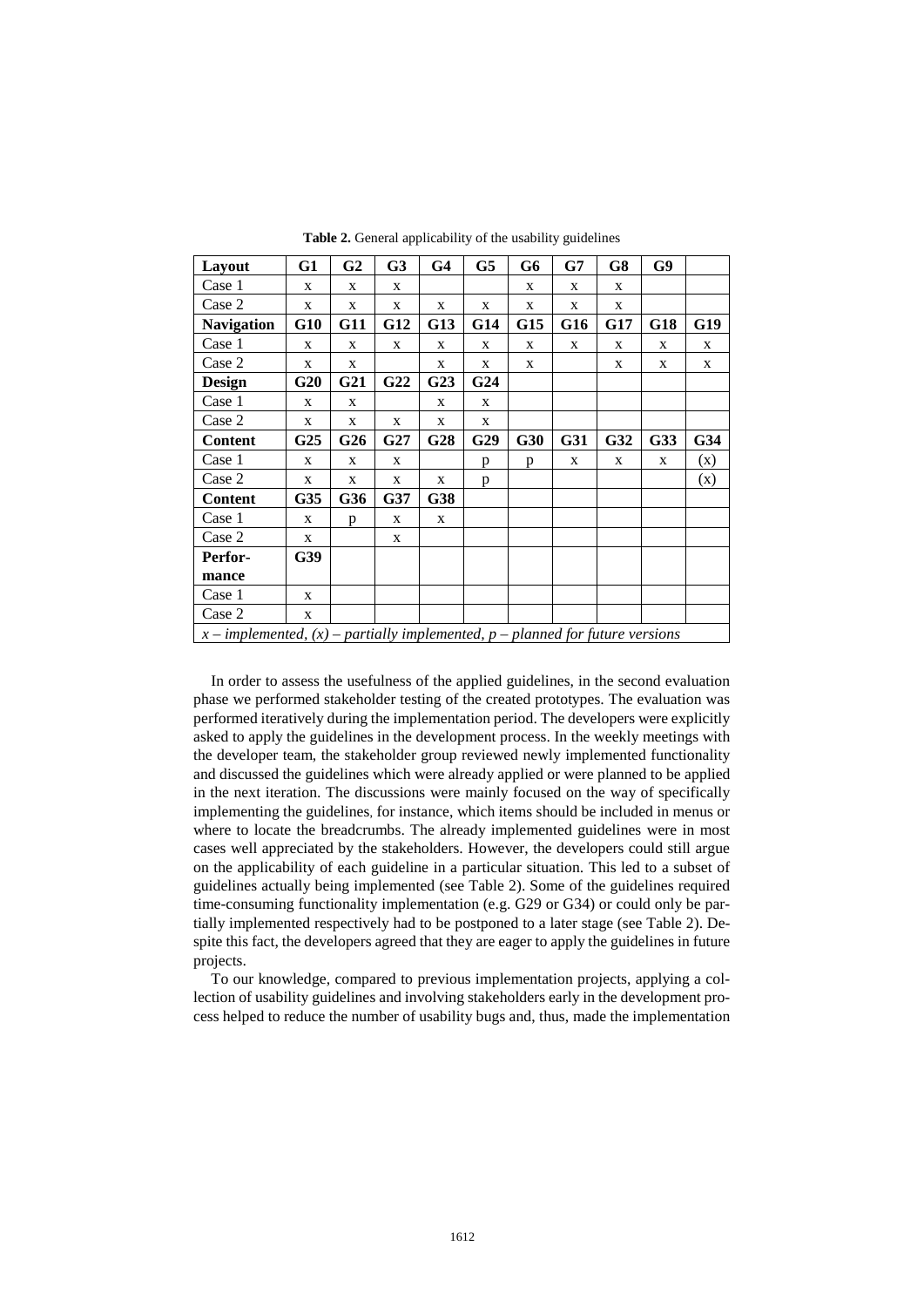time shorter and improved the overall result. Upon completion of the prototype implementation, the stakeholders provided positive feedback regarding the implementation results and are now using the created artefacts in their daily routines.

## <span id="page-11-0"></span>**7 Discussion**

The growing popularity of mobile devices, together with the constant technological improvements in the field, leads to an increased number of mobile websites and applications. However, the particularities of mobile devices, such as small screen size or unstable internet connection, require special attention to be paid to usability aspects already during the application design phase. Usability is already recognized as a crucial aspect in UI and web development. However, structured and evaluated usability guidelines for mobile websites and applications can still not be found in the scientific literature. Thus, in this paper we construct and evaluate a catalogue of usability guidelines for mobile applications.

We have approached this problem by conducting a literature review and proposing a scientifically founded catalogue of usability guidelines. In the literature review, we identified research publications presenting mobile usability experiment results. By analyzing and synthesizing the results of the literature review, we derived a catalogue of usability guidelines for mobile websites and applications. The presented guidelines were then applied in two demonstration cases: the development of a mobile application for a process modelling tool and a mobile website for research portals. The subsequent evaluation of the general applicability and usefulness of the guidelines has shown that most of the guidelines are applicable for both demonstration scenarios. Moreover, the positive feedback of the stakeholders regarding the usability of both prototypes shows that applying usability guidelines early in the design phase helps to eliminate a number of usability issues and, thus, reduces the costs for implementation and improvement.

As a limitation of our study, no controlled benchmarking of the guidelines was conducted. However, because of the nature of the research method applied to create the guidelines catalogue, most of the guidelines were already evaluated in the original studies. Moreover, the application of the guidelines in two demonstration cases merely provides an evidence that the guidelines are applicable, but it is not implied that this result is generally transferrable to other cases. For this sake, further evaluation of the guidelines should be conducted in future research in which the guidelines should be evaluated by different stakeholder groups in different development projects for their helpfulness, sufficiency and comprehensiveness.

Moreover, future research should also cover expert interviews to rank the guidelines by importance as well as to get rid of least-relevant guidelines. The guideline G9, which was not applied in both cases, specifically needs further investigation.

Furthermore, because of the growing popularity of mobile development and technological improvements, the guidelines catalogue should constantly be updated and extended in the future.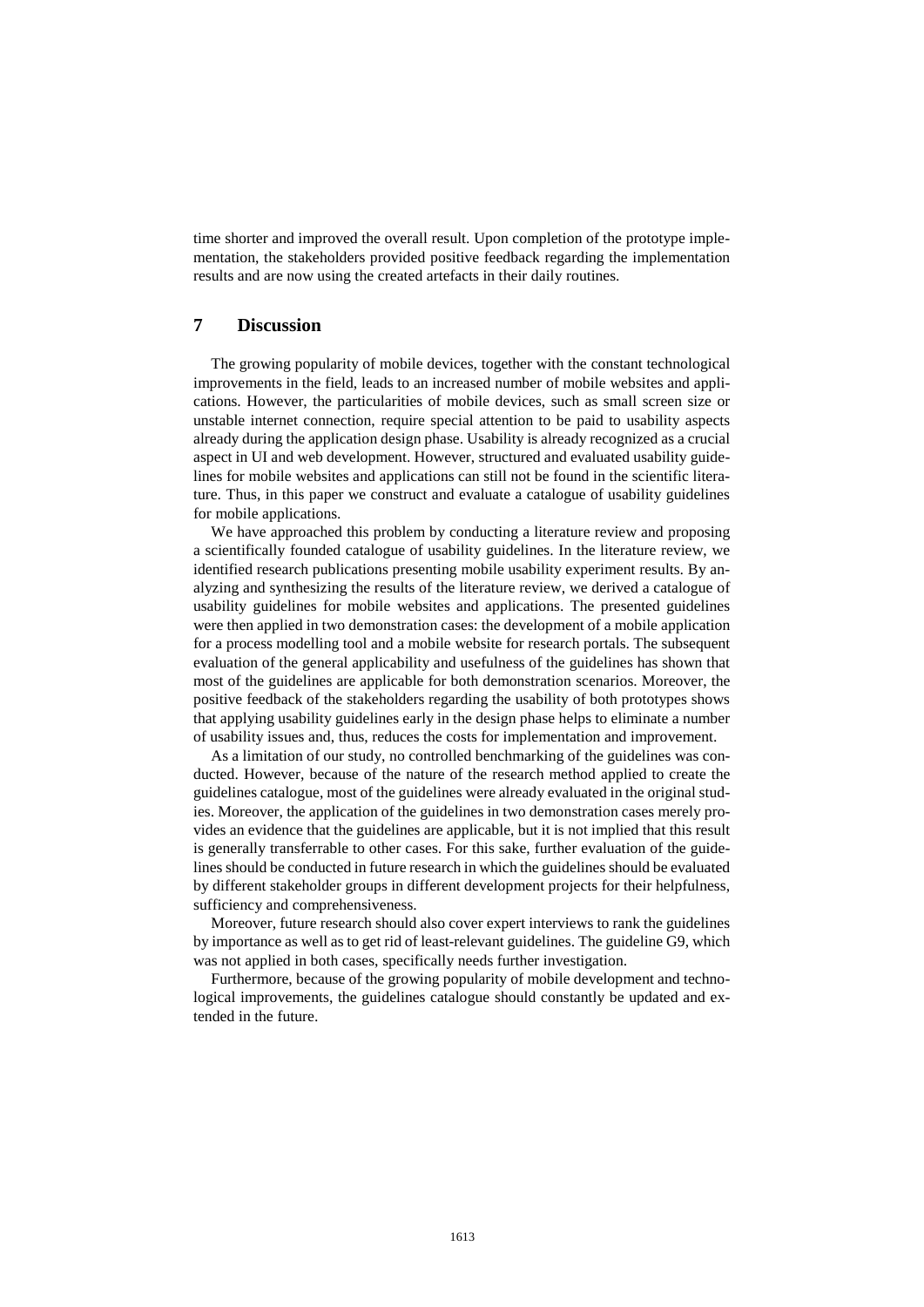#### **Acknowledgement**

This paper has been written in the context of the research project Cooperation Experience. The project is founded by the German Federal Ministry of Education and Research (BMBF), promotion sign 01XZ13013. We thank the project management agency German Aerospace Center (PT-DLR).

#### **References**

- 1. Gartner: Press Release, www.gartner.com/newsroom/id/1306513 (Accessed: 14.11.2014)
- 2. Nielsen, J.: Mobile Usability Update, www.nngroup.com/articles/mobile-usability-update/ (Accessed: 14.11.2014)
- 3. Verkasalo, H., López-Nicolás, C., Molina-Castillo, F.J., Bouwman, H.: Analysis of users and non-users of smartphone applications. Telemat. Informatics. 27, 242–255 (2010)
- 4. Charland, A., Leroux, B.: Mobile application development: web vs. native. Commun. ACM. 54, 49–53 (2011)
- 5. Burguera, I., Zurutuza, U., Nadjm-Tehrani, S.: Crowdroid: behavior-based malware detection system for android. Proceedings of the 1st ACM workshop on Security and privacy in smartphones and mobile devices. pp. 15–26 (2011)
- 6. Buranatrived, J., Vickers, P.: An investigation of the impact of mobile phone and PDA interfaces on the usability of mobile-commerce applications. IEEE 5th International Workshop on Networked Appliances. pp. 90–95. Liverpool (2002).
- 7. ISO: International Standard Ergonomic requirements for office work with visual display terminals (VDTs)-Part 11: Guidance on Usability, (1998).
- 8. Nielsen, J.: Usability 101: Introduction to Usability, www.nngroup.com/articles/usability-101-introduction-to-usability/ (Accessed: 14.11.2014)
- 9. Scapin, D., Leulier, C., Vanderdonckt, J., Mariage, C., Bastien, C., Palanque, C.F.P., Bastide, R.: A framework for organizing web usability guidelines. Proceedings of the 6th Conference on Human Factors & the Web (2000).
- 10. Henninger, S.: An organizational learning method for applying usability guidelines and patterns. Engineering for Human-Computer Interaction. pp. 141–155. Springer (2001).
- 11. Nielsen, J., Budiu, R.: Mobile Usability. New Riders (2013).
- 12. Mariage, C., Vanderdonckt, J., Pribeanu, C.: State of the Art of Web Usability Guidelines. The handbook of human factors in web design. pp. 688–700 (2005).
- 13. Ohnemus, K.R.: Web style guides: who, what, where. Proceedings of the 15th annual international conference on Computer documentation. pp. 189–197. ACM (1997).
- 14. U.S. Dept. of Health and Human Services: The Research-Based Web Design & Usability Guidelines, Enlarged/Expanded edition, (2006).
- 15. Nielsen Norman Group, www.nngroup.com/ (Accessed: 14.11.2014)
- 16. Pernice, K., Nielsen, J.: Usability Guidelines for Accessible Web Design. (2001).
- 17. Hong, S., Kim, S.: Mobile web usability: developing guidelines for mobile web via smart phones. Design, User Experience, and Usability. Theory, Methods, Tools and Practice. pp. 564–572. Springer (2011).
- 18. Harrison, R., Flood, D., Duce, D.: Usability of mobile applications: Literature review and rationale for a new usability model. J. Interact. Sci. 1, 1 (2013).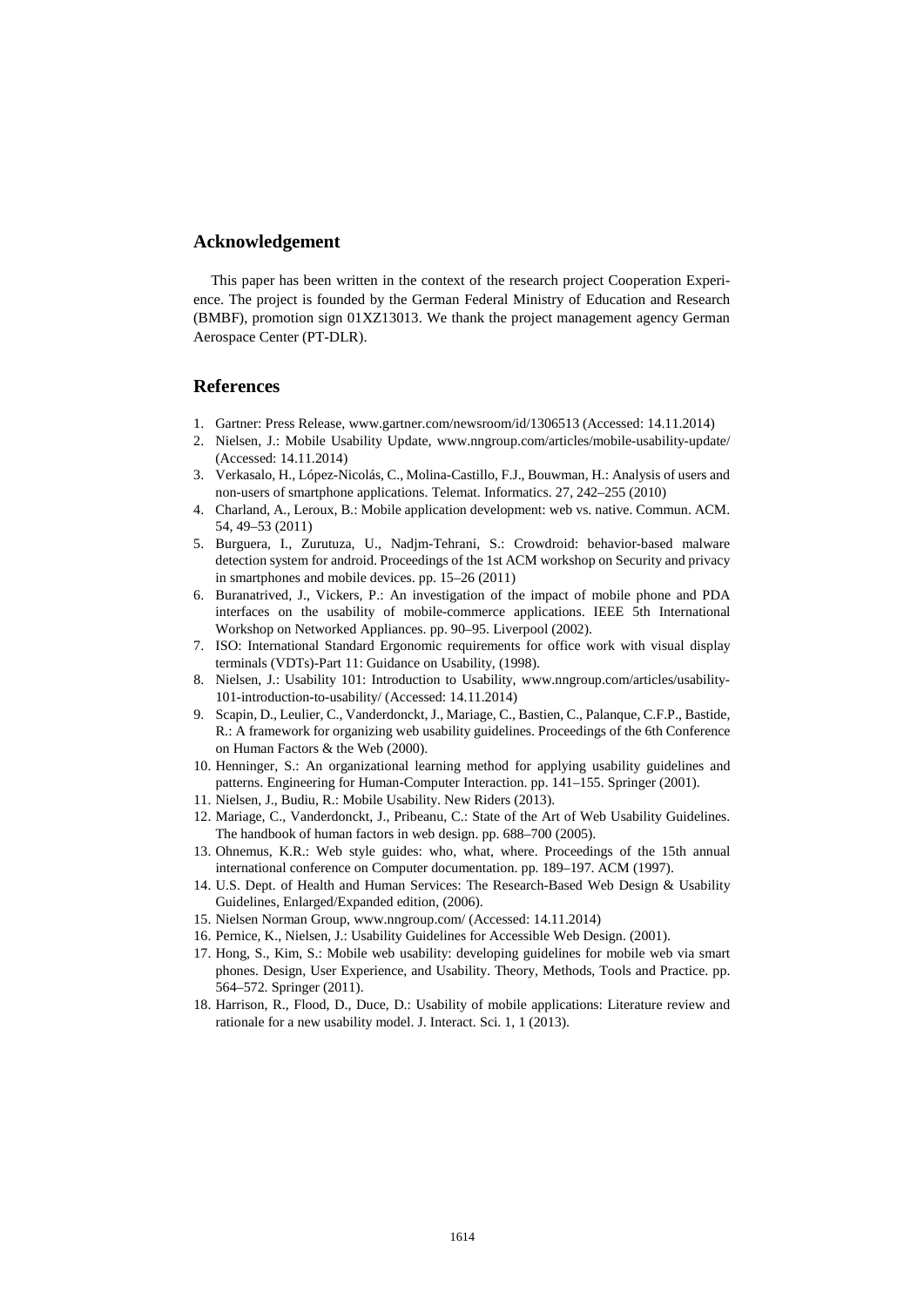- 19. Boiano, S., Bowen, J., Gaia, G.: Usability, design and content issues of mobile apps for cultural heritage promotion: The Malta Culture Guide experience. arXiv preprint arXiv:1207.3422 (2012).
- 20. Ballard, B.: Designing the Mobile User Experience. Wiley, Chichester, UK (2007).
- 21. Mobile Website and Application Usability, www.nngroup.com/reports/mobile-website-andapplication-usability/ (Accessed: 14.11.2014)
- 22. Sheibley, M.: Mobile Patterns, www.mobile-patterns.com/ (Accessed: 14.11.2014)
- 23. Peffers, K., Tuunanen, T., Rothenberger, M.A., Chatterjee, S.: A Design Science Research Methodology for Information Systems Research. J. Manag. Inf. Syst. 24, 45–77 (2007).
- 24. Hevner, A., March, S., Park, J., Ram, S.: Design science in information systems research. Mis Q. 28, 75–105 (2004).
- 25. Bevan, N., Bogomolni, I.: Incorporating user quality requirements in the software development process. Proc. 4th Int. Software Qual. Week Eu. pp. 1192–1204 (2000).
- 26. Vom Brocke, J., Simons, A., Niehaves, B., Riemer, K., Plattfaut, R., Cleven, A.: Reconstructing the Giant: On the Importance of Rigour in Documenting the Literature Search Process. 17th ECIS. pp. 3226–3238 (2009).
- 27. Webster, J., Watson, R.T.: Analyzing the Past to Prepare for the Future: Writing a Literature Review. MIS Q. 26, xiii – xxiii (2002).
- 28. Raneburger, D., Alonso-Ríos, D., Popp, R., Kaindl, H., Falb, J.: A User Study with GUIs Tailored for Smartphones.INTERACT 2013. pp. 505–512 (2013).
- 29. Fuglerud, K.S., Røssvoll, T.H.: An evaluation of web-based voting usability and accessibility. Univers. Access Inf. Soc. 11, 359–373 (2011).
- 30. Holzinger, A., Errath, M.: Mobile computer Web-application design in medicine: some research based guidelines. Univers. Access Inf. Soc. 6, 31–41 (2007).
- 31. Halpert, B.: Authentication interface evaluation and design for mobile devices. Proc. of the InfoSecCD '05. p. 112 (2005).
- 32. Llanos, C.I., Muñoz, M.N.: Design guidelines for web applications based on local patterns. Proc. of the EATIS '07. p. 1 (2007).
- 33. Freeman, M.: The Current State of Online Supermarket Usability in Australia. ACIS Proceedings (2003).
- 34. Weir, C.S., Anderson, J.N., Jack, M.A.: On the role of metaphor and language in design of third party payments in eBanking: Usability and quality. Int. J. Hum. Comput. Stud. 64, 770– 784 (2006).
- 35. Park, Y.S., Han, S.H.: Touch key design for one-handed thumb interaction with a mobile phone: Effects of touch key size and touch key location. Int. J. Ind. Ergon. 40, 68–76 (2010).
- 36. Seipp, K., Devlin, K.: Landscape vs portrait mode. Proc. of the 15th MobileHCI '13. p. 534. ACM Press, New York, NY, USA (2013).
- 37. Han, M., Park, P.: A study of interface design for widgets in web services through usability evaluation. Proceedings of the 2nd International Conference on Interaction Sciences Information Technology, Culture and Human - ICIS '09. pp. 1013–1018 (2009).
- 38. Galletta, D.F., Henry, R.M., McCoy, S., Polak, P.: When the Wait Isn't So Bad: The Interacting Effects of Website Delay, Familiarity, and Breadth. Inf. Syst. Res. 17, 20–37 (2006).
- 39. Parush, A., Yuviler-Gavish, N.: Web navigation structures in cellular phones: the depth/breadth trade-off issue. Int. J. Human-Computer Stud. 60, 753–770 (2004).
- 40. Geven, A., Sefelin, R., Tscheligi, M.: Depth and breadth away from the desktop. Proc. of the MobileHCI '06. p. 157 (2006).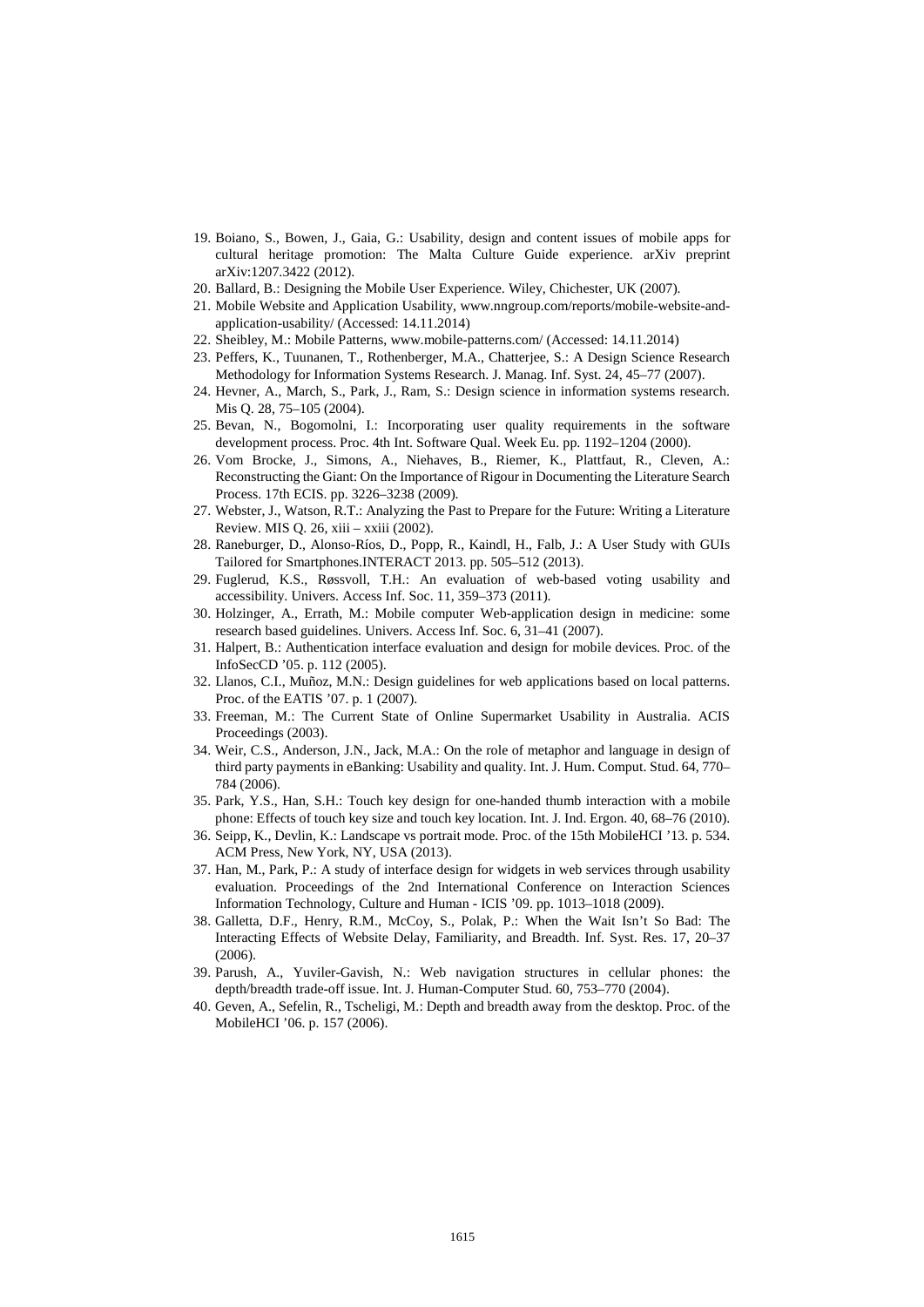- 41. Dias, A.L., Fortes, R.P. de M., Masiero, P.C., Watanabe, W.M., Ramos, M.E.: An approach to improve the accessibility and usability of existing web system. Proc. SIGDOC '13. p. 39 (2013).
- 42. Nivala, A.-M., Brewster, S., Sarjakoski, T.L.: Usability Evaluation of Web Mapping Sites,. Cartogr. Journal,. 45, 129–138 (2008).
- 43. VandeCreek, L.M.: Usability analysis of Northern Illinois University Libraries' website: a case study. OCLC Syst. Serv. 21, 181–192 (2005).
- 44. Tirapat, T., Achalakul, T.: Usability Assessment for Hyperlink Methods. 2006 International Conference on Hybrid Information Technology. pp. 252–256 (2006).
- 45. Fang, X., Holsapple, C.W.: Impacts of navigation structure, task complexity, and users' domain knowledge on Web site usability—an empirical study. Inf. Syst. Front. 13, 453–469 (2010).
- 46. Karreman, J., Arendsen, R., van der Geest, T.: Navigating on web sites: Exploring the life events approach. IEEE Int. Professional Comunication Conference. pp. 339–343 (2010).
- 47. Zainudin, N.M., Ahmad, W.F.W., Nee, G.K.: Evaluating C2C e-commerce website usability in Malaysia from users' perspective: A case study. 2010 Internation Symposium on Information Technology. pp. 151–156 (2010).
- 48. Fitzmaurice, G., Khan, A., Pieké, R., Buxton, B., Kurtenbach, G.: Tracking menus. Proceedings of the 16th annual ACM symposium on User interface software and technology - UIST '03. pp. 71–79 (2003).
- 49. Seva, R., Wu, J., Li Yi, X.: Evaluation of Cinema Website. IEEE International Conference on Systems, Man and Cybernetics. pp. 712–717 (2006).
- 50. Chadwick-Dias, A., McNulty, M., Tullis, T.: Web usability and age. ACM SIGCAPH Comput. Phys. Handicap. 30–37 (2002).
- 51. Crystal, A., Kalyanaraman, S.: Usability, cognition, and affect in web interfaces: The role of informative feedback and descriptive labeling. 54th annual conference of the International Communication Association. , New Orleans, LA (2004).
- 52. Wilson, R., Shortreed, J., Landoni, M.: A study into the usability of E-encyclopaedias. Proceedings of the 2004 ACM symposium on Applied computing - SAC '04. p. 1688. ACM Press, New York, NY, USA (2004).
- 53. Nathan, R.J., Yeow, P.H.P.: Crucial web usability factors of 36 industries for students: a large-scale empirical study. Electron. Commer. Res. 11, 151–180 (2010).
- 54. Zollet, R., Back, A.: Website Usability for Internet Banking. 23rd Bled eConference eTrust: Implications for the Individual, Enterprises and Society. pp. 166–180 (2010).
- 55. Cooharojananone, N., Kongnim, P., Mongkolnut, A., Hitoshi, O.: Evaluation Study of Usability Factors on Mobile Payment Application on Two Different Service Providers in Thailand. IEEE/IPSJ pp. 233–238 (2012).
- 56. Adipat, B., Zhang, D., Zhou, L.: The effects of tree-view based presentation adaptation on mobile web browsing. MIS Q. 35, 99–122 (2011).
- 57. Gunduz, F., Pathan, A.-S.K.: Usability Improvements for Touch-Screen Mobile Flight Booking Application: A Case Study. Int. Conf. on ACSAT, IEEE. pp. 49–54 (2012).
- 58. Cheng, H.-I., Patterson, P.E.: Iconic hyperlinks on e-commerce websites. Appl. Ergon. 38, 65–69 (2007).
- 59. Huang, C., Tsai, C.-M.: The Effect of Morphological Elements on the Icon Recognition in Smart Phones. Second International Conference on Usability and Internationalization. pp. 513–522 (2007).
- 60. Gatsou, C., Politis, A., Zevgolis, D.: Exploring inexperienced user performance of a mobile tablet application through usability testing. Federated Conference on Computer Science and Information Systems. pp. 557–564 (2013).